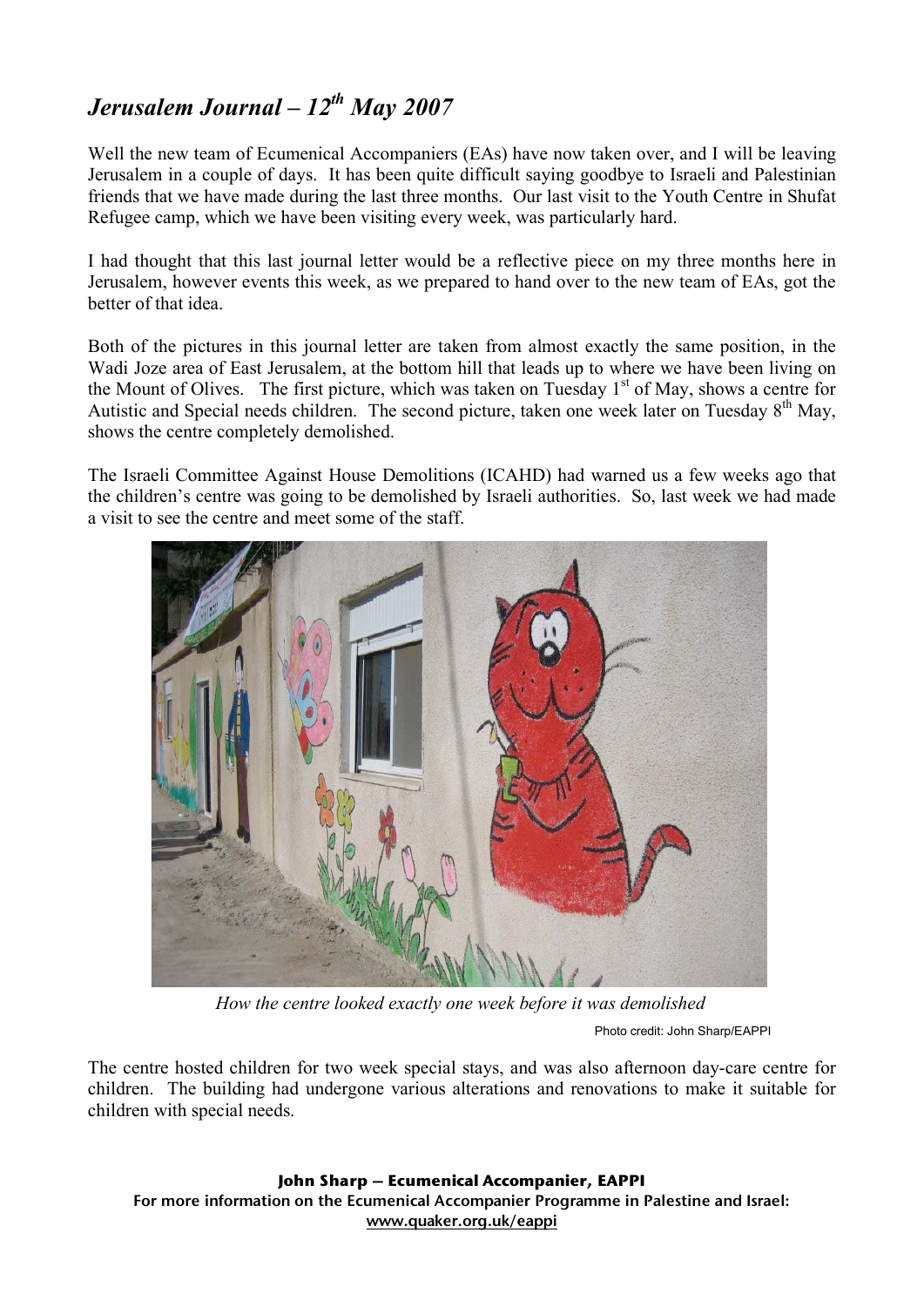A week after our visit to the centre we were called by one of the members of staff we had met, and told that two Israeli army bulldozers had just destroyed their centre.



Photo credit: John Sharp/EAPPI *A member of the centre's staff salvages some equipment from the ruins*

As we arrived at the site we were met by shocked staff and local residents who told us that Israeli soldiers and police had arrived just after 5am, had broken the door of the centre down and entered with dogs. A soldier carried one physically disabled child out from the centre, before the bulldozers began to destroy the building. One local resident living beside the centre who complained about the way the soldiers and police were behaving was beaten by a soldier with his rifle butt, and arrested.

The centre was demolished because it was built without the necessary documents or permits. However after Israel occupied East Jerusalem in 1967 they have very rarely given any permits to Palestinians to build any kind of structures. According to ICAHD, since 1967 Israel has demolished almost 12,000 Palestinian homes, leaving some 70,000 without shelter and traumatised.

On a reflective note… what does the future look like here in Jerusalem and the occupied Palestinian territory? One of my colleagues in the Jerusalem team of EAs, who comes from Durban, has reminded me more than once that the apartheid system in South African ended rather unexpectedly and quicker than most people there could have imagined. Could the occupation of Palestine and the human rights violations that accompany it, end as quickly as the apartheid system fell in South Africa?

**John Sharp – Ecumenical Accompanier, EAPPI** For more information on the Ecumenical Accompanier Programme in Palestine and Israel: www.quaker.org.uk/eappi

```
***
```